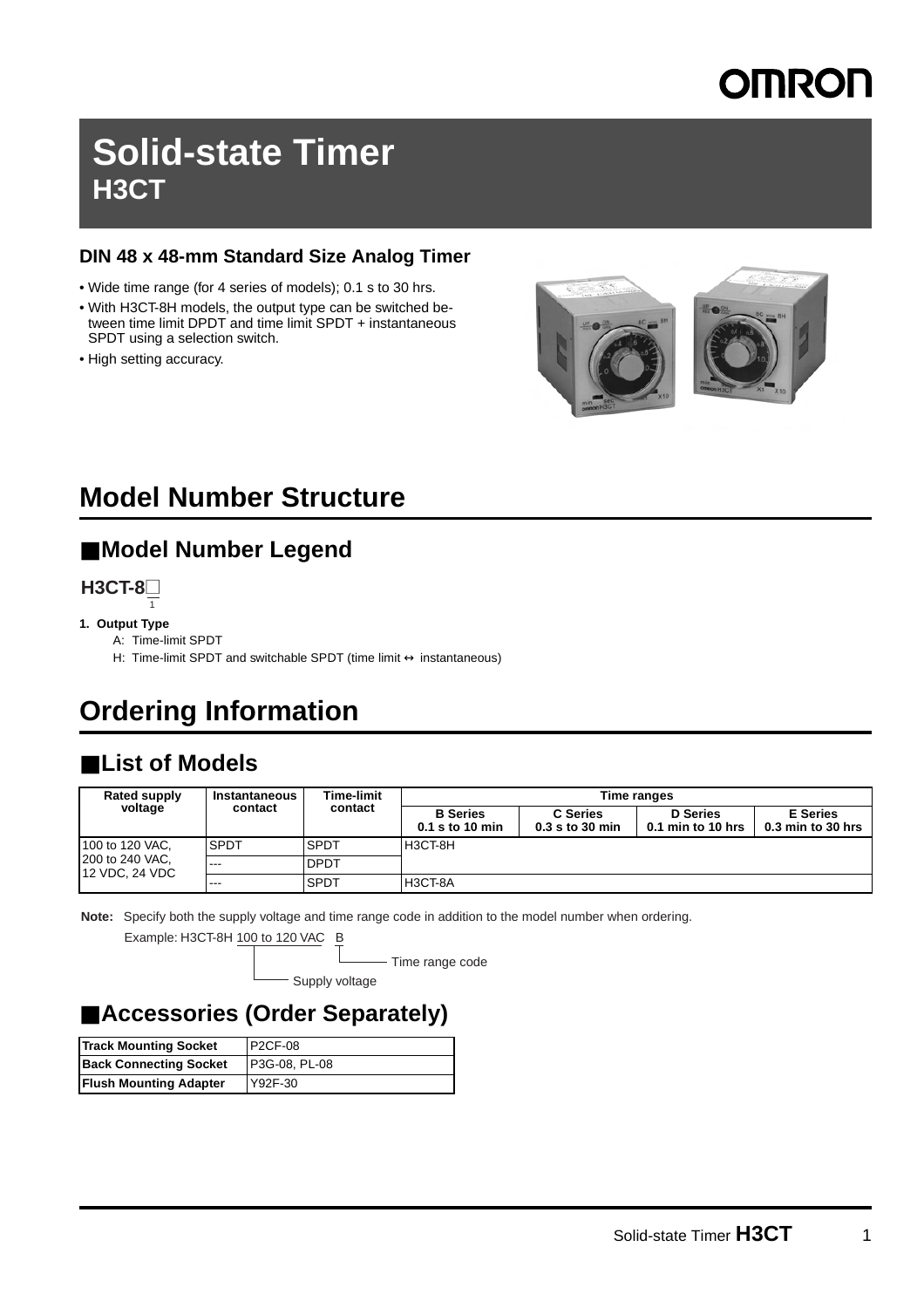# **Specifications**

#### ■ **General**

| Item                          | <b>H3CT-8A</b>                                                                                                 | <b>H3CT-8H</b> |  |
|-------------------------------|----------------------------------------------------------------------------------------------------------------|----------------|--|
| <b>Operating mode</b>         | <b>ION-delav</b>                                                                                               |                |  |
| <b>Pin type</b>               | 8 pin                                                                                                          |                |  |
| <b>Operating/Reset method</b> | Time-limit operation/Self-reset                                                                                |                |  |
| Output type                   | SPDT (time limit) and switchable SPDT (time limit $\leftrightarrow$ instantaneous)<br><b>SPDT</b> (time limit) |                |  |
| Mounting method               | DIN track and surface mounting; Flush mounting with Y92F-30 Adapter (not provided)                             |                |  |

# ■ **Time Ranges**

| <b>Series</b> | <b>DIP switch setting</b> |           | Time setting range | <b>Maximum setting time</b> |  |
|---------------|---------------------------|-----------|--------------------|-----------------------------|--|
|               | Multiple rated time       | Time unit |                    |                             |  |
| Iв            | x 1                       | sec       | 0.1 to 1 s         | 1 <sub>s</sub>              |  |
|               | x 10                      | sec       | 1 to 10 s          | 10 <sub>s</sub>             |  |
|               | x <sub>1</sub>            | min       | 0.1 to 1 min       | 1 min                       |  |
|               | x 10                      | min       | 1 to 10 $min$      | $10 \text{ min}$            |  |
| $\mathsf{C}$  | x <sub>3</sub>            | sec       | $0.3$ to $3s$      | 3 <sub>s</sub>              |  |
|               | x 30                      | sec       | 3 to 30 s          | 30 <sub>s</sub>             |  |
|               | x <sub>3</sub>            | min       | 0.3 to 3 min       | 3 min                       |  |
|               | x 30                      | min       | 3 to 30 min        | 30 min                      |  |
| <b>D</b>      | x <sub>1</sub>            | min       | $0.1$ to 1 min     | 1 min                       |  |
|               | x 10                      | min       | 1 to 10 $min$      | $10 \text{ min}$            |  |
|               | x <sub>1</sub>            | hrs       | $0.1$ to 1 hrs     | 1 <sub>hr</sub>             |  |
|               | x 10                      | hrs       | 1 to 10 hrs        | 10 hrs                      |  |
| E             | x <sub>3</sub>            | min       | 0.3 to 3 min       | 3 min                       |  |
|               | x 30                      | min       | 3 to 30 min        | 30 min                      |  |
|               | x <sub>3</sub>            | hrs       | $0.3$ to $3$ hrs   | 3 hrs                       |  |
|               | x 30                      | hrs       | 3 to 30 hrs        | 30 hrs                      |  |

# ■ **Ratings**

| <b>Rated supply voltage</b> | 200 to 240 VAC (50/60 Hz) 100 to 120 VAC (50/60 Hz) 24 VDC         |        |        | 12 VDC                                 |
|-----------------------------|--------------------------------------------------------------------|--------|--------|----------------------------------------|
|                             | <b>Operating voltage range</b> 85% to 110% of rated supply voltage |        |        | 90% to 110% of rated supply<br>voltage |
| <b>Power consumption</b>    | 8.6 VA                                                             | 5.8 VA | 0.82 W | 0.6 W                                  |
| <b>Control outputs</b>      | 5 A at 250 VAC, resistive load ( $cos\phi = 1$ )                   |        |        |                                        |

# ■ **Characteristics**

|                              | <b>Accuracy of operating time</b> $\pm$ 1% FS max. ( $\pm$ 10 ms FS in ranges of 0.5 and 1 s)                                                                                                                                      |  |  |
|------------------------------|------------------------------------------------------------------------------------------------------------------------------------------------------------------------------------------------------------------------------------|--|--|
| <b>Setting error</b>         | $±5\% ±0.05$ s max.                                                                                                                                                                                                                |  |  |
| Influence of voltage         | $\pm$ 1% ( $\pm$ 10 ms FS in range of 0.5 and 1 s)                                                                                                                                                                                 |  |  |
| Influence of temperature     | $\pm$ 2% ( $\pm$ 10 ms FS in range of 0.5 and 1 s)                                                                                                                                                                                 |  |  |
| <b>Insulation resistance</b> | 100 M $\Omega$                                                                                                                                                                                                                     |  |  |
| <b>Dielectric strength</b>   | 2,000 VAC (between current-carrying metal parts and exposed non-current-carrying metal parts)<br>2,000 VAC (between control output terminals and operating circuit)<br>1,000 VAC (between contacts not located next to each other) |  |  |
| <b>Vibration resistance</b>  | Destruction: 0.75-mm single amplitude each in three directions<br>Malfunction: 0.5-mm single amplitude each in three directions                                                                                                    |  |  |
| <b>Ambient temperature</b>   | Operating: $-10^{\circ}$ C to 55 $^{\circ}$ C (with no icing)                                                                                                                                                                      |  |  |
| <b>Ambient humidity</b>      | Operating: 35% to 85%                                                                                                                                                                                                              |  |  |
| <b>Life expectancy</b>       | Mechanical: 10,000,000 operations min. (at 1,800 operations/h)<br>100,000 operations min. $(5 \text{ A at } 250 \text{ VAC}, \cos \phi = 1, \text{ at } 1,800 \text{ operations/h})$<br>Electrical:                                |  |  |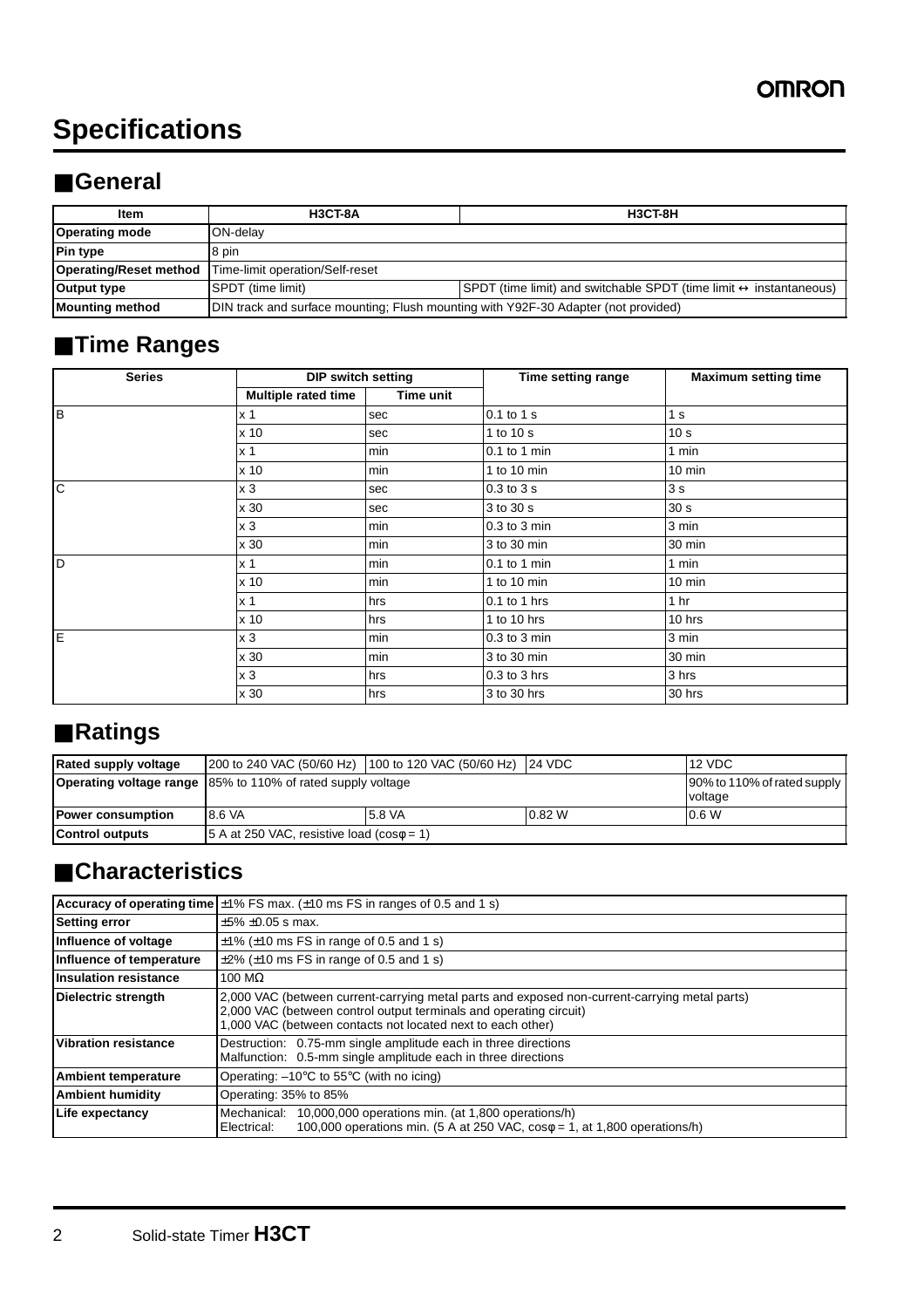# **Connections**

#### ■ **Terminal Arrangement**







**Note:** The output contact can be set to either instantaneous or time limit contact using the switch located at the upper right corner of the front panel.

### ■ **Timing Charts**

**Note: 1.** The minimum power-operating time, "Rt," is 0.1 s. **2.** The "t" in the timing charts stands for the set time.



# $t \rightarrow$   $\frac{Rt}{t}$  t Τ

# **Nomenclature**

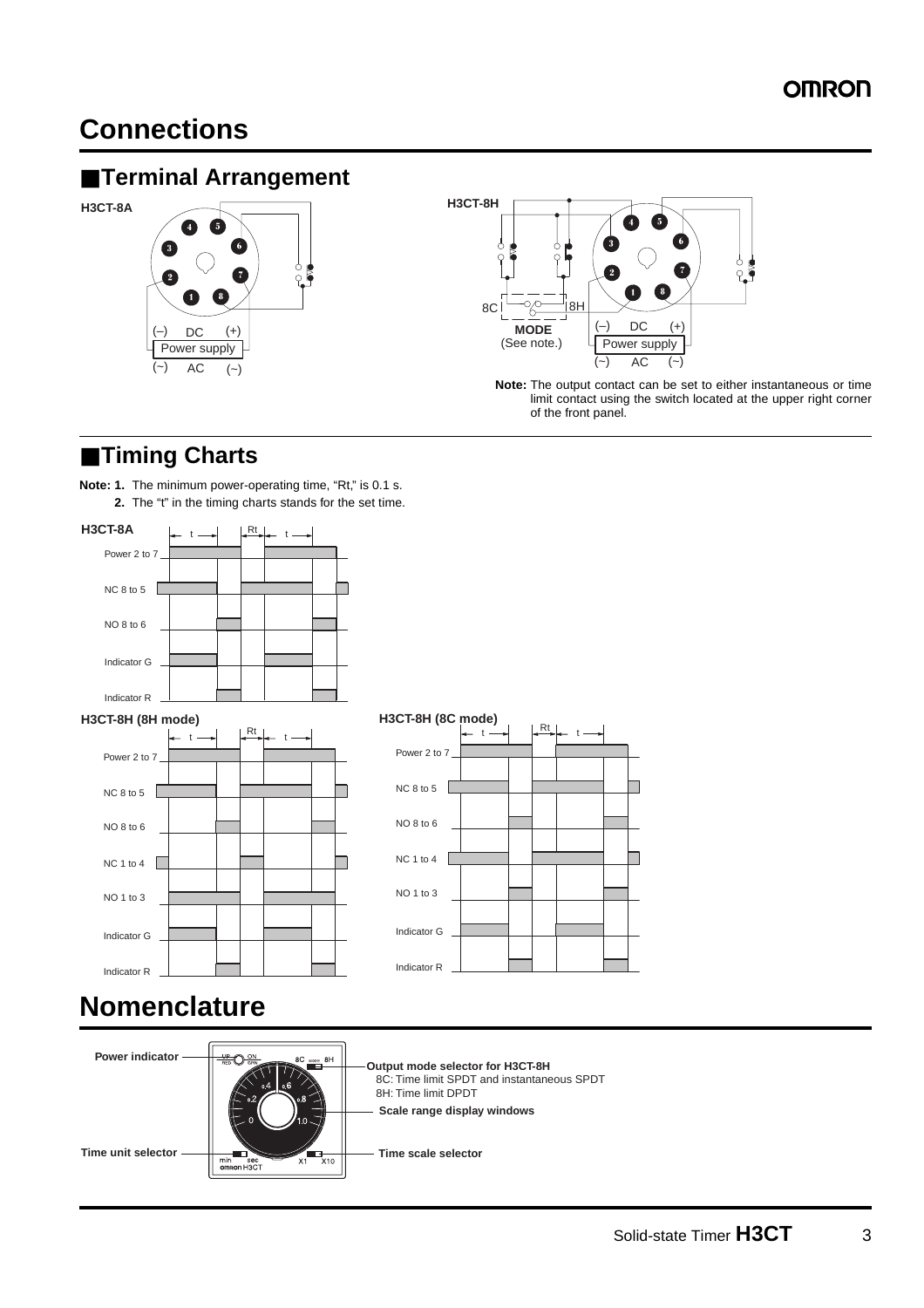# **Dimensions**

**Note:** All units are in millimeters unless otherwise indicated.

#### **H3CT-8A/-8H**



# ■ **Accessories (Order Separately)**

#### **Track Mounting Socket**

**P2CF-08**



**Terminal Arrangement/ Internal Connections** 



**Surface Mounting Holes** 



#### **Back Connecting Socket**







**PL08**





Approx. 20.5

**P3G-08 Terminal Arrangement/**<br>
<sup>27 dia</sup><br> **127 dia**<br> **127 dia**<br> **129 dia**<br> **129 dia**<br> **129 dia**<br> **129 dia**<br> **129 dia**<br> **129 dia**<br> **129 dia**<br> **129 dia**<br> **129 dia**<br> **129 dia** 



**Terminal Arrangement Mounting Holes (Bottom View)**



Two, 3.5 dia. or 3M socket mounting holes

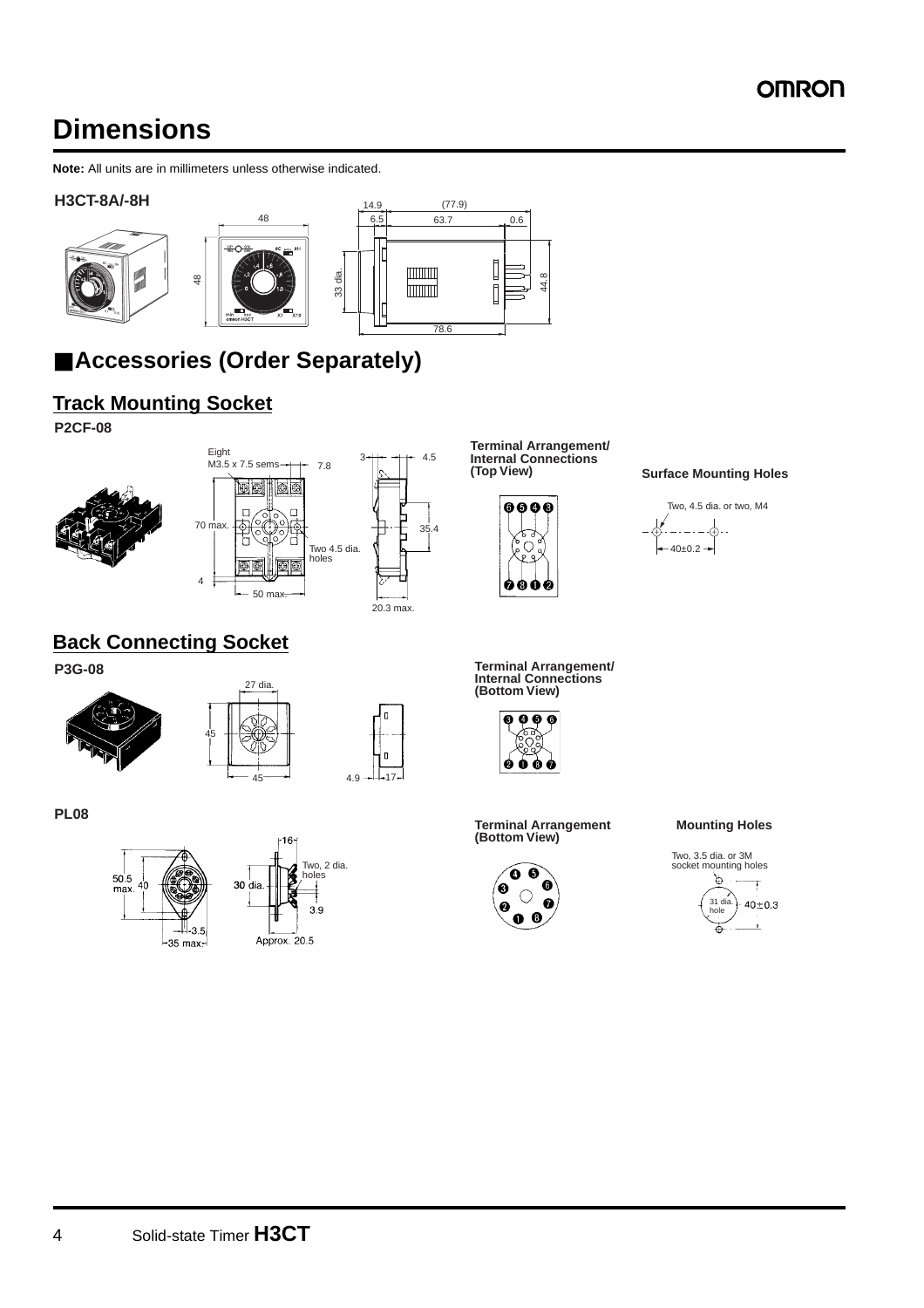#### **Power Supplies**

The power supply circuit of the H3CT uses the capacitor drop method. This circuit should be used with a commercial sine-wave frequency. The internal circuit may be damaged if a power supply with higher frequency (i.e., inverter power supply) is used.

#### **Environment**

When using the Timer in an area with excess electronic noise, separate the Timer, wiring, and the equipment which generates the input signals as far as possible from the noise sources. It is also recommended to shield the input signal wiring to prevent electronic interference.

Organic solvents (such as paint thinner), as well as very acidic or basic solutions can damage the outer casing of the Timer.

#### **Others**

If the Timer is mounted on a control board, dismount the timer from the control board or short-circuit the circuitry of the power board before carrying out a voltage withstand test between the electric circuitry and non current-carrying metal part of the Timer, in order to prevent the internal circuitry of the Timer from damage.